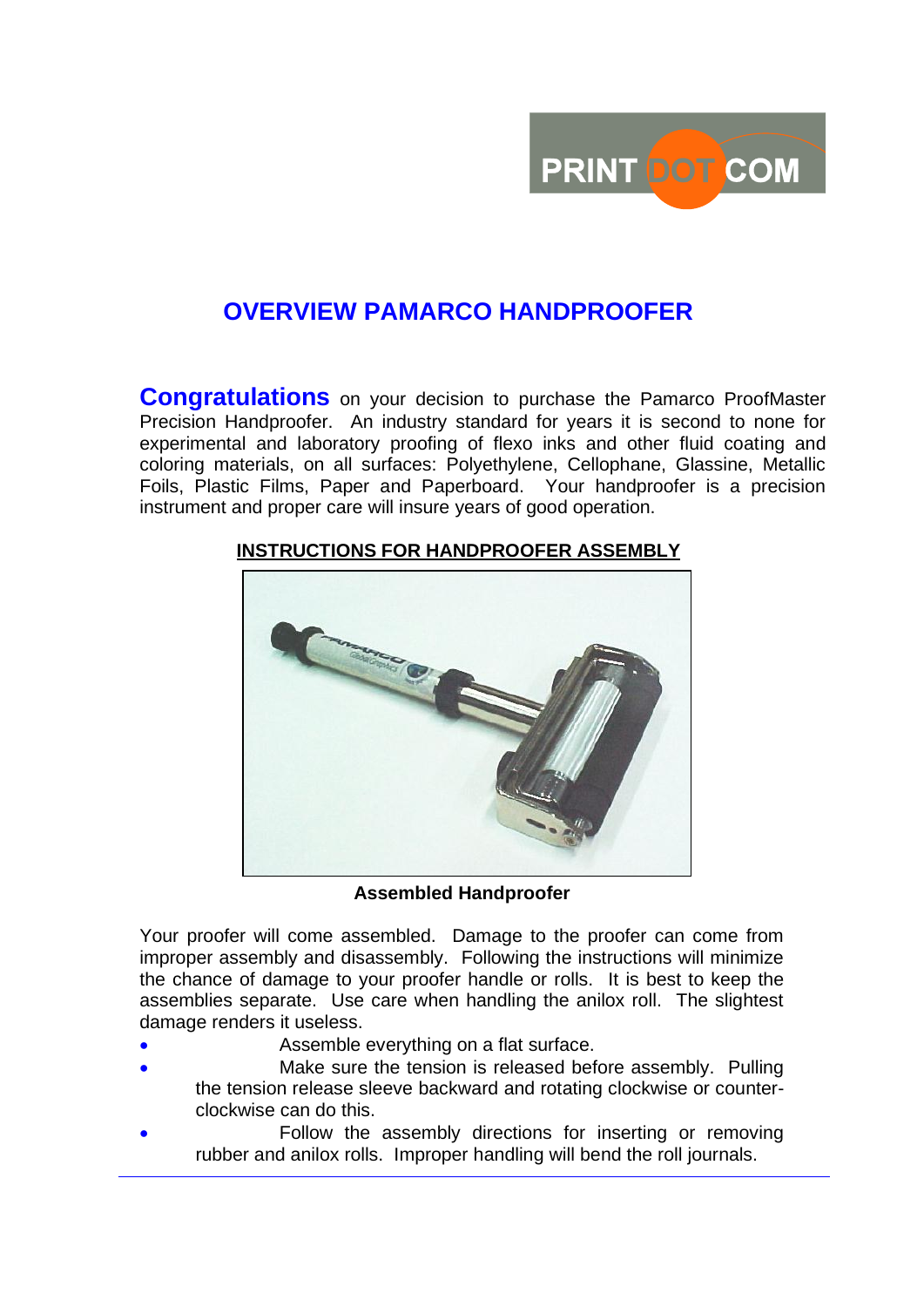#### **I. PROOFER HANDLE ASSEMBLY:**

- 1. Mount Handle "L" Bracket to the Handle with the Thumbscrews using the outside holes on the "L" bracket. Keep loose. You will need to move handle in and out to complete assembly.
- 2. Place anilox roll in roll carriage. (without bearings)
- 3. Push Lower Bearings onto anilox roll and into slot on roll carriage. "Roll Carriage Assembly"
	- 4. Align Rubber Roll in one side of the upper bearing and Roll Carriage Assembly with slot in handle.
	- 5. Pick up handle and guide anilox journal into the slot and rubber roll journal into upper bearing. Place the handle back on flat surface and tighten Thumbscrews. This ensures proper roll and handle alignment. Do not overtighten. The rubber roll and anilox roll should rotate freely. Rotate tension release screw to apply tension and adjust accordingly with Tension Bolt.

#### **II: DOCTOR BLADE ASSEMBLY: (Eliminate this step if you do not have the Doctor Blade assembly)**

1. Make sure the tension is released before assembly. Assemble the doctor blade onto and inside the doctor blade bracket by using 3 of the Thumbscrews and washers provided. Keep Thumbscrews friction tight. (Blade can still be moved with fingers) "Doctor Blade Assembly"











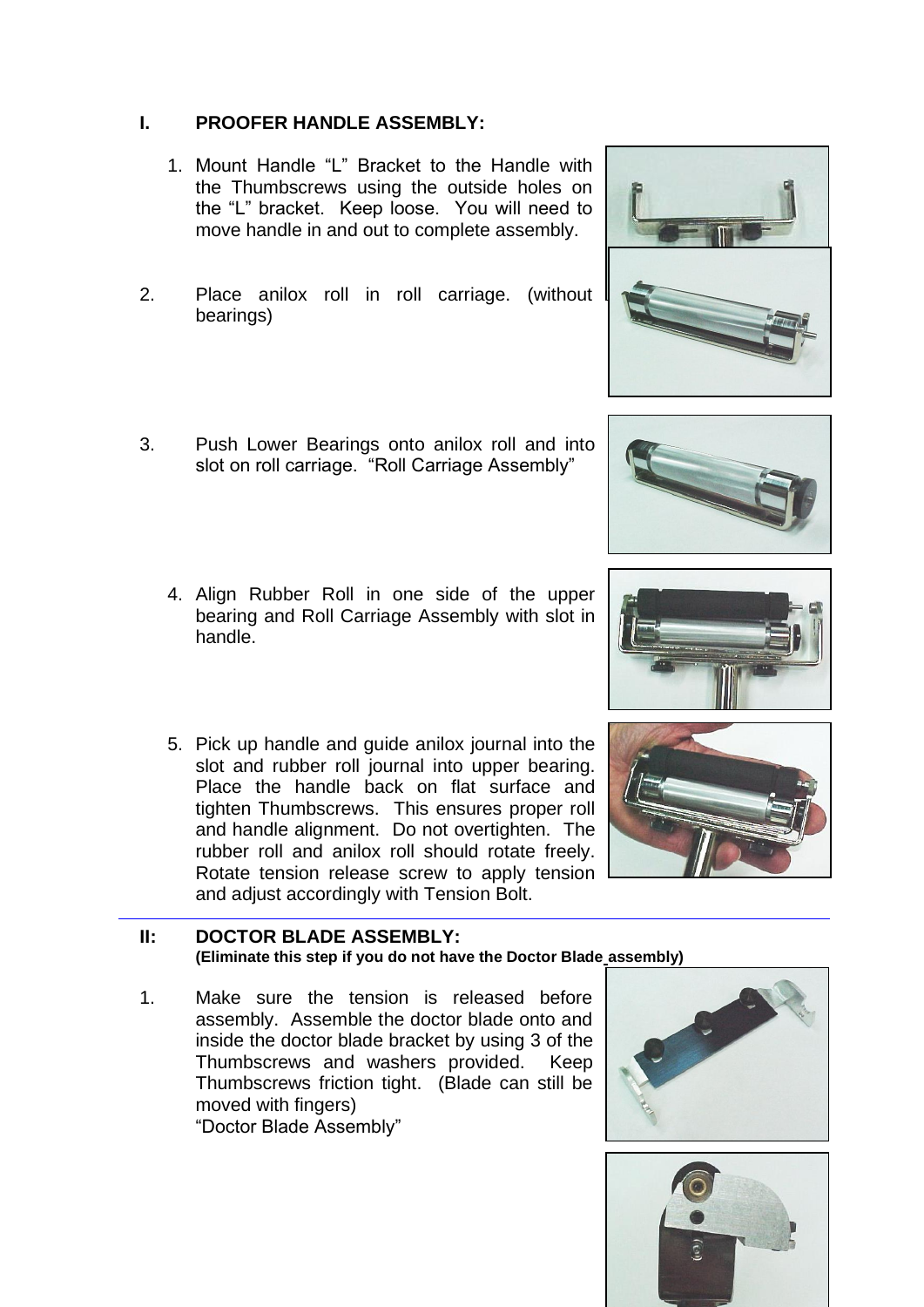- 2. The Doctor Blade Assembly hooks around the upper bearing and will line up with the mounting hole.
- 3. Attach Doctor Blade Assembly with 2 Thumbscrews and tighten.
- 4. Align doctor blade with anilox roll. Make sure blade contacts entire roll surface. Tighten screws. Rotate tension screw to apply tension.



#### **MAINTAINING YOUR PROOFMASTER HANDPROOFER**

Your Pamarco Proofmaster Handproofer is designed to give you years of reliable service. Our experience has shown us that several simple steps will greatly enhance the effectiveness of your handproofer.

- Disengage the anilox roll when not in use. Leaving the anilox roll engaged will leave a line in the rubber roll that will transfer to your laydown.
- Do not rest the handproofer on the rubber roll. This will leave a line on the rubber roll.
- Clean your handproofer, anilox and rubber rolls after every use. There are many suitable cleaners on the market. Pamarco offers a proofer cleaning kit for your specific application.
- Your proofmaster should be entirely disassembled periodically lightly lubricated to keep the plunger moving freely.
- Store your spare anilox rolls and rubber rolls in a safe place.

#### **KEEP YOUR PROOFER CLEAN**

Pamarco Global Graphics recognizes how important it is to keep your handproofer clean for optimal performance. Attractively priced, our cleaners are safe, environmentally friendly and designed to work on the handproofer, rubber and anilox rolls. For Water, Solvent or UV applications.

#### **CARE™ Cleaning Kit**

Contains 1 gallon of our Deep Clean Ultra cleaner and 2 CARE™ Pads.

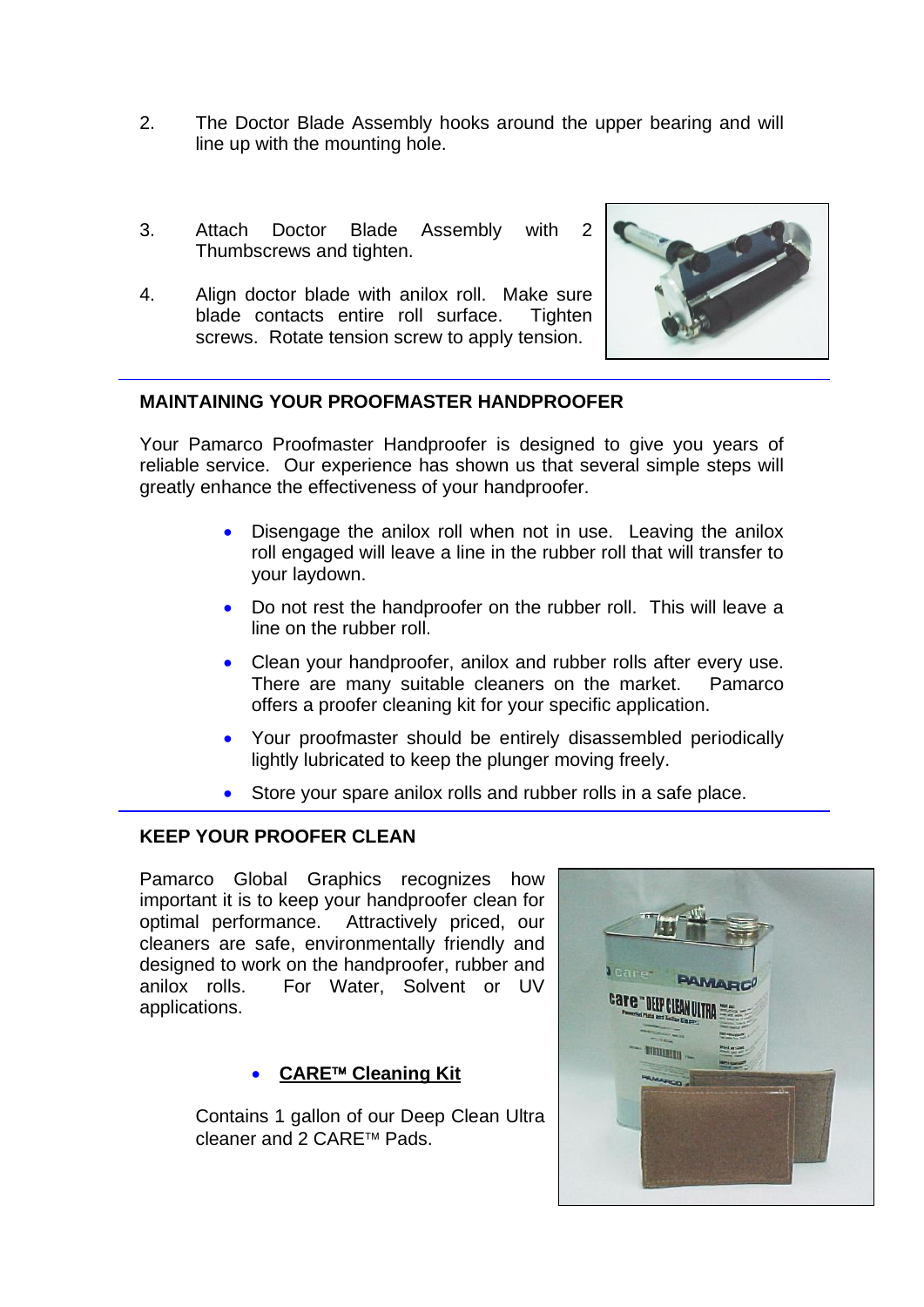**Thank you** for your purchase of the Pamarco ProofMaster Precision Handproofer. Your handproofer is a precision instrument and proper care will insure years of good operation.

**NOTE:** Inks or coatings containing solvents harmful to the rubber-covered proofer roll should NOT be used with the Precision handproofer.

#### **USING THE PAMARCO PRECISION HANDPROOFER**

First, place the stock to be printed on a smooth clean, flat surface and adjust the tension of the roller to the desired setting. Then drop about  $\frac{1}{2}$  teaspoonful of the ink or coating to be proofed in the nip at the top and between the two rolls of the

proofer. Spin the rolls by hand in order to fully "ink up" the anilox roll. Next hold the proofer so that the rubber roller rests on the stock and draw it toward you, using a smooth, even, moderately fast stroke with just enough pressure to turn the rollers without slippage. You need not bear down heavily on the proofer.

Proofs may be made through a mask if desired, for special effects or to evaluate colors for "trapping" or overprinting. When operated in this manner the handproofer gives a proof on which the ink film thickness and coverage closely matches the results produced by most flexographic presses.

To prolong the life of the rubber roller in the handproofer, the design permits the tension on the rubber roll to be adjusted. Pulling the tension release sleeve backward and rotating clockwise or counter-clockwise can do this. Any desired adjustments in pressure between the two rollers can be made simply and easily. **When not in use, the rolls should be disengaged completely, thereby eliminating flat spots, prolonging the life of the rubber roller.** Leaving the rolls engaged when not in use is the single biggest cause for rubber roll failure and poor proofs. This will also make the proofer easier to operate. The Pamarco handproofer is designed that when it is at rest the rolls are raised so that they are not in contact with the supporting surface. No inked surface touches the bench top or stock and the rubber roll will not develop a "flat" as it would if it rested on the working surface.

#### **TROUBLESHOOTING**

Production press ink distribution systems vary considerably. Fountain to form roll ratios vary; and doctor blade distribution systems are markedly different. If your handproofer gives ink coverage which differs from that of any particular press, you may readily replace the engraved roll with any one of the range of finer or coarser rolls which enable you to not only match the results obtained from almost any Flexographic press, but also to approximate the results of a wide range of coloring and Coating operations. It is very common for anilox rolls in the production press to vary from those in the proofer in both cell count and volume. You may need to maintain a library of anilox rolls to successful proof for your pressroom requirements. The difference is caused by certain